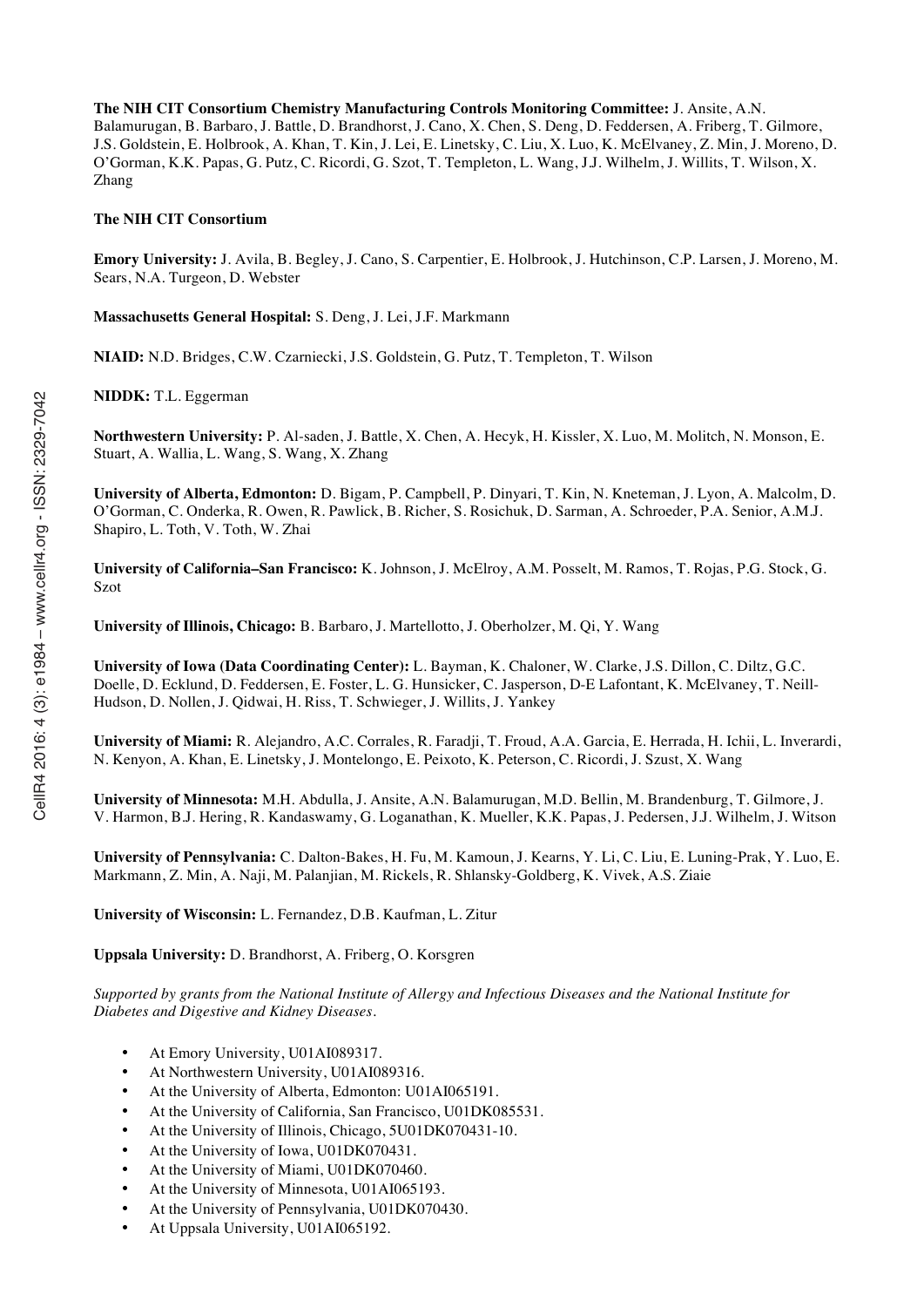*In addition, the study was supported by the following GCRC and CTSA awards:*

- At Emory University: UL1TR000454.
- At Northwestern University: 5UL1RR025741 and 8UL1TR000150.
- At the University of California, San Francisco, UL1TR000004.
- At the University of Illinois, Chicago, UL1TR000050.
- At the University of Miami: 1UL1TR000460.
- At the University of Minnesota: 5M01-RR000400 and UL1TR000114.
- At the University of Pennsylvania: UL1TR000003.

Address correspondence to: Camillo Ricordi MD, Chairman, CIT Steering Committee, ricordi@miami.edu

# **To cite this article**

*Raw Material Specification, Viaspan (Belzer UW) Cold Storage Solution – Standard Operating Procedure of the NIH Clinical Islet Transplantation Consortium*

CellR4 2016; 4 (3): e1984